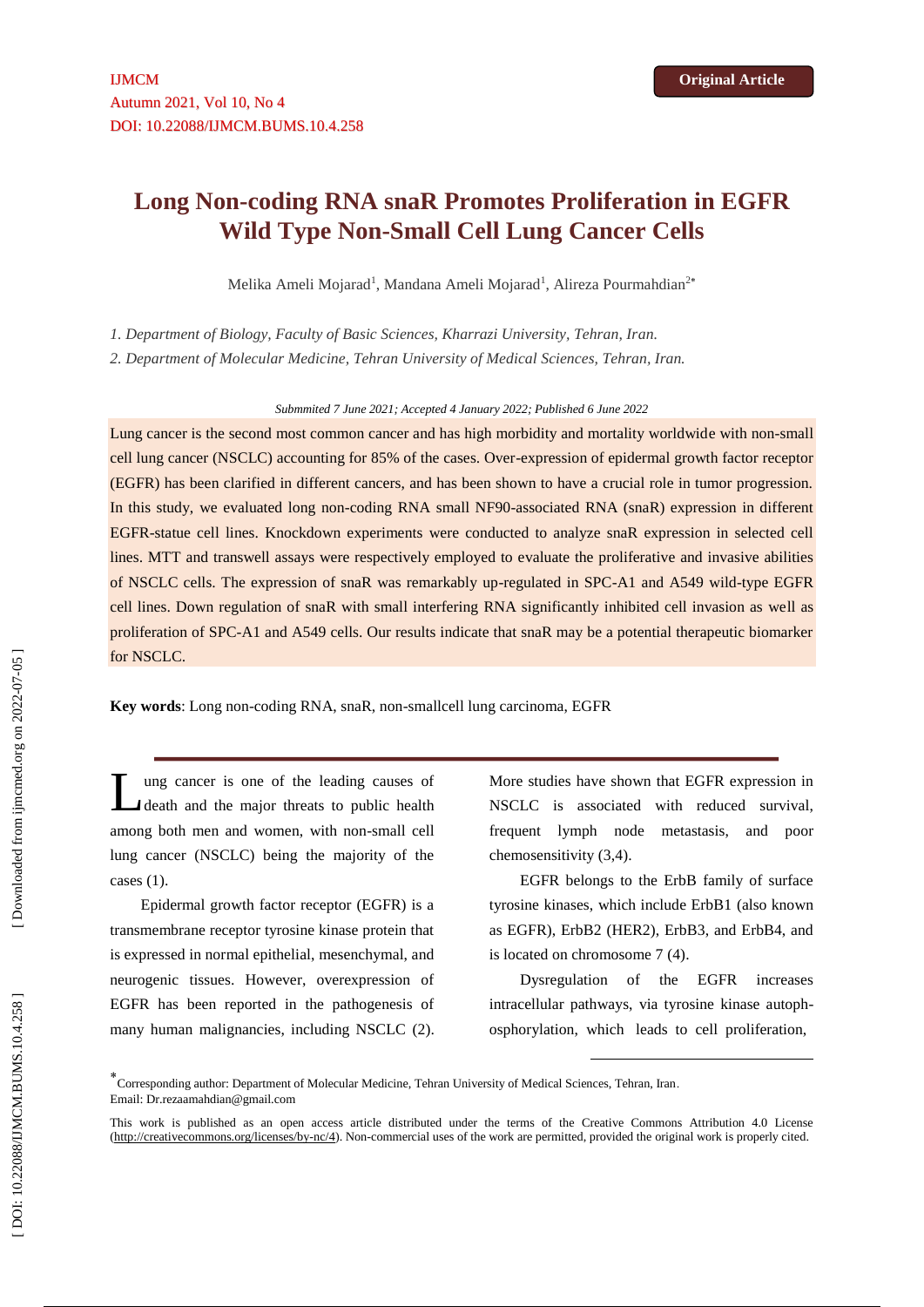angiogenesis, invasion, and metastasis .

It has been also reported that tumors with amplified EGFR are more likely to have a significant component of solid growth, suggesting an association between EGFR amplification and a more aggressive tumor (5) .

Non -coding RNAs (ncRNAs) comprise the large majority (approximately 98%) of the human transcriptome. Long ncRNAs (lncRNAs) are a large and diverse class of ncRNAs whose transcripts are longer than 200 nucleotides with no protein -coding or limited capacity (6) .

LncRNAs are mostly distributed in the nucleus, and are highly similar to protein -coding RNAs regarding synthesis and processing. The similarity is attributable to the fact that RNA polymerase II also transcribes lncRNAs, which generally have fewer exons and lower expression levels than mRNAs. In addition, lncRNAs are more cell type -specific and less conserved than mRNAs (6) .

Numerous studies have reported that lncRNAs participate in a variety of biological functions such as cell proliferation, immune response, stem cell differentiation, and disease pathogenesis (7,8). LncRNAs are also associated with normal physiological processes in cells based on their huge diversity. It has been suggested that lncRNAs play a significant function in many life activities, including cell cycle regulation, epigenetic regulation, and cell differentiation regulation ( 9 - 11) .

Small NF90 -associated RNA (snaR) is highly structured with 117 nucleotides, terminating in an oligo -(A) tract followed by an oligo -(U) tract, snaR -A was characterized as a relatively unstable RNA (half-life  $\sim$  15 min in HeLa cells) which is transcribed by RNA polymerase III from an intragenic promoter. snaR -A is abundant in many immortal cell lines and testis and has lower levels in other parts of the body (12) . Several snaR transcripts have been found in human tissues and cell lines, and are associated with ribosomes in the cytoplasm. Reports suggest that snaR transcripts are involved in tissue - and species -specific regulation of cell growth and translation (13,14).LncRNAs have been reported to act both as oncogenes or tumor suppressors in NSCLC. snaR was identified as oncogene in hormone -receptor -positive breast cancer cells, triple -negative breast cancer cells, and HER2 -positive breast cancer while other studies revealed a tumor suppressive role in human colon cancer (14). In this study, we explored the expression of snaR in four different NSCLC cell lines with either wild type or mutant EGFR to demonstrate the role of snaR in the proliferation and cell invasion of cancer cells.

## **Materials and methods**

#### **Cell lines and culture conditions**

NSCLC cell lines including two carrying wild type EGFR (A549, SPC -A1) and two carrying mutations in EGFR (PC9 and H1975: PC9 cells carry a Glu746 -Ala750 deletion mutation in exon 19 of the EGFR gene, and H1975 cells carry two point mutations, T790M and L858R, in exons 20 and 21, respectively), and a normal human bronchial epithelial cell line (16HBE) were purchased from the Cell Bank of the Pasteur Institute of Iran (Tehran, Iran). These cells were maintained in Dulbecco's modified Eagle's medium (DMEM) (Invitrogen, USA) supplemented with 10% fetal bovine serum (FBS), (Gibco, USA) at 37  $\rm{^{\circ}C}$  in a humidified incubator with 5% CO<sub>2</sub>, and 100 U/mL penicillin and 100 μg/m L streptomycin (Invitrogen, USA).

## **RNA extraction and quantitative RT -PCR**

Total RNA was isolated from  $5 \times 10^3$  cultured cells using TRIzol (Invitrogen, USA) according to the manufacturer's instructions. RNA concentration was measured using NanoDrop ND -2000 (Thermo Fisher Scientific, USA). Total RNA (500 ng) was reverse transcribed into complementary DNA (cDNA) in a final volume of 10 μL using random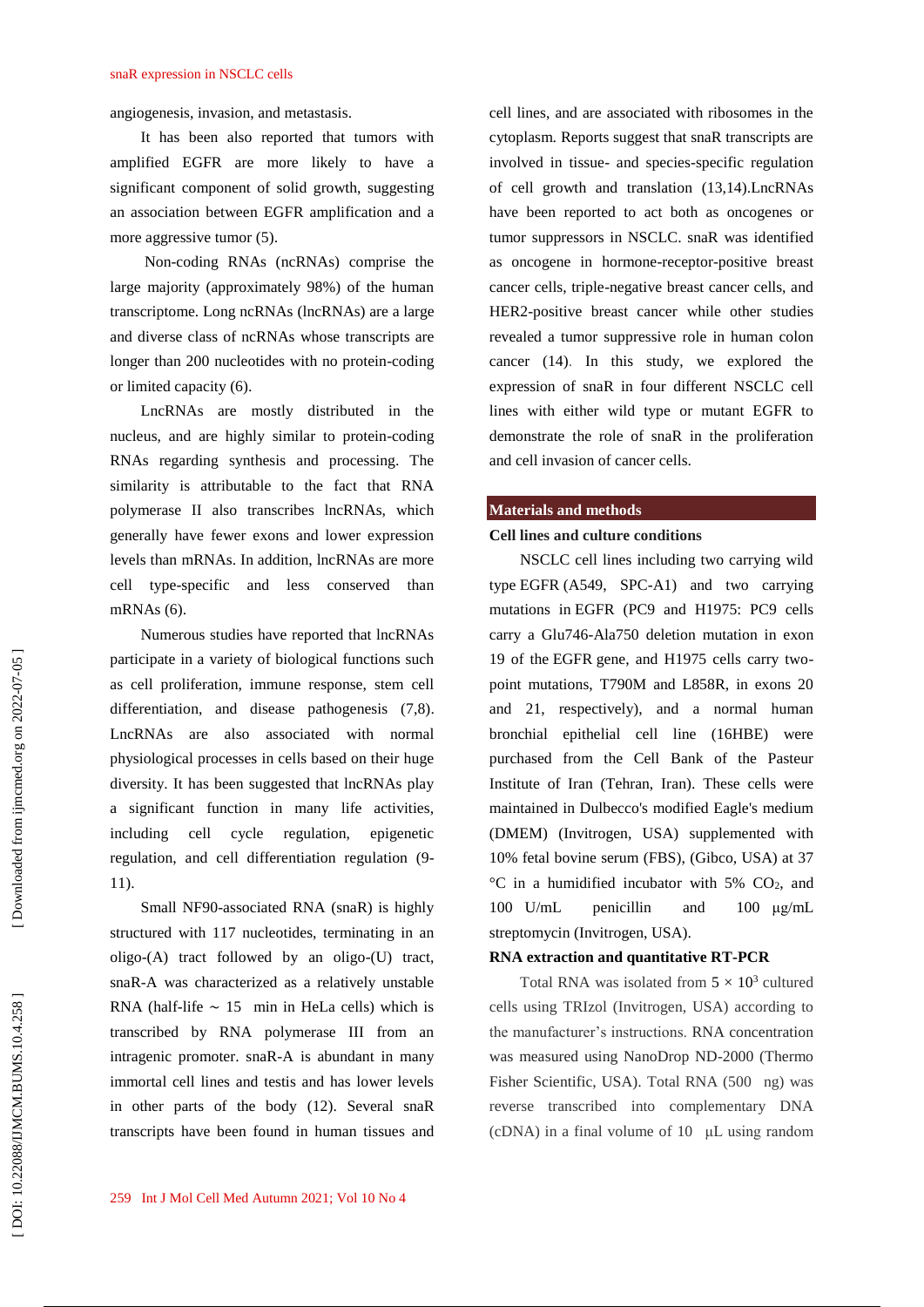primers under standard conditions for the PrimeScript RT reagent Kit (Takara, Japan). QPCR was performed using SYBR Select Master Mix (Takara, Japan) on an ABI 7500 system (Applied Biosystems, USA). The reaction conditions were as follows: 95 °C for 1 min, followed by 40 cycles of 95 °C for 15 s and 60 °C for 1 min. Expression levels were normalized to the expression of glycer aldehyde - 3 -phosphate dehydrogenase (GAPDH) and were calculated using the comparative delta-delta CT  $(2^{-\Delta\Delta Ct})$  method (11). The primer sequences were designed by using Primer3 (v. 0.4.0) software, and Primer BLAST was performed to check the specificity of both primers. All primers are listed in Table 1.

## **Small interfering RNA transfection**

Small interfering RNAs (siRNAs) specific to snaR and scrambled negative control siRNA (si - NC) with no homology with the human genome, were synthesized by Takapuzist Gene Molecular Biotechnology Co. Ltd. (Tehran, Iran)

The sequence of si-snaR was 5'-GGGCAC GAGUUCGAGGCCA -3′ and the sequence for the negative control was 5′ -CGGUACGAUCGCGGC GGGAUAUC -3′.

After overnight culture, cells were transfected with the synthesized specific snaR or control siRNA and using Lipofectamine RNAiMAX reagent (Invitrogen, USA).

## **MTT assay**

The effect of siRNA interference for snaR on the proliferation of SPC -A1 or A549 was determined by the MTT assay (Sigma, USA ) according to the manufacturer's instructions. Cells in a total volume of 200 μL were inoculated in a 96 -

well plate, with  $5 \times 10^3$  cells in each well. At each time point, 50 μL of MTT (2 mg/mL) was added to the wells, and the cells were cultured at 37 °C for 4 h. After removal of the medium, 100 μL of dimethyl sulfoxide (DMSO) was added, and the mixture was shaken for 10 min. The optical density was then determined at 490 nm.

## **Cell invasion assay**

The invasive properties of transfected cells were examined using transwell chambers invasion assays (8 μm; Corning Inc., USA). After 48 h of transfection, cells were added into the upper chamber of Transwell, with 3000 cells in 0.1 mL serum -free medium per well, and the lower chamber was filled up with a complete growth medium with 20% FBS. Matrigel (Millipore, USA), coated membranes were used in the invasion assay. After incubating for 22 h at 37  $\degree$ C, the non-invading cells were wiped off from the upper surface of membranes, while the invaded cells were stained with 0.5% crystal violet solution. The number of invaded cells per -well was counted by a microscope ×200 magnification in random fields. All experiments were conducted at least three times.

## **Statistical analysis**

All statistical analyses were performed using SPSS 20.0 software (IBM).

Data are presented as the mean standard deviation (SD) of three or more independent experiments. The differences in experimental results between the two groups were analyzed using Student's t -test and a statistically significant difference was defined at  $P < 0.05$ .

## **Results**

| <b>Table 1.</b> Sequence of primers used in this study |           |               |               |                      |                    |
|--------------------------------------------------------|-----------|---------------|---------------|----------------------|--------------------|
| Gene                                                   | GeneID)   | Forward (F)   | Reverse $(R)$ | $Tm$ ( $^{\circ}$ C) | Amplicon size (bp) |
| snaR                                                   | 100170222 | 5'ATTGTGGC    | 5 TTTTTCCGAC  | $F=61.6$             | 320                |
|                                                        |           | TCAGGCCGGTT3' | CCATGTGGAC3'  | $R = 60.3$           |                    |
| <b>GAPDH</b>                                           | 100033452 | 5'GGGAGCCA    | 5'GAGTCCTTC   | $F=60.1$             | 226                |
|                                                        |           | AAAGGGTCAT3'  | CACGATACCAA3' | $R = 60.4$           |                    |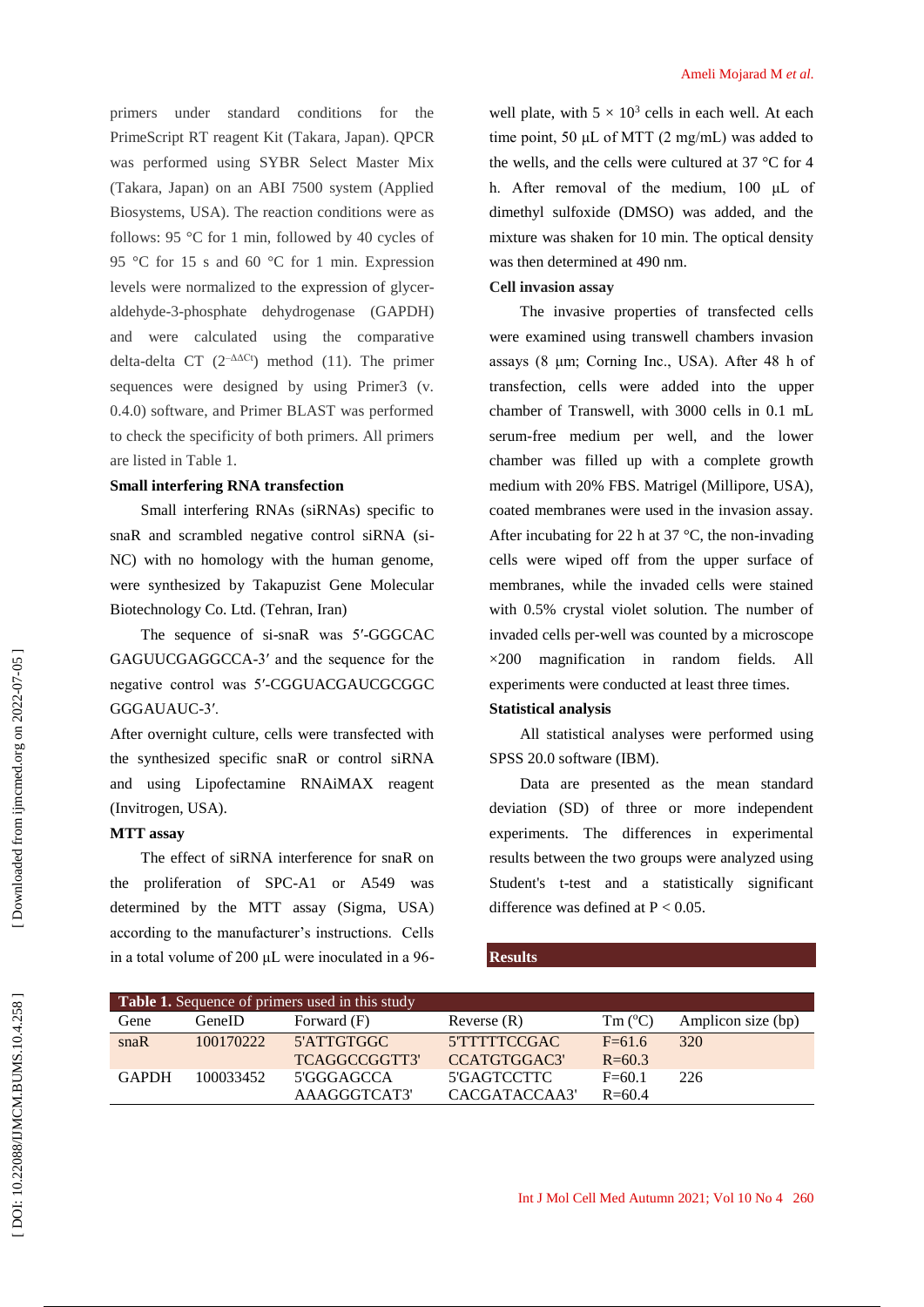### **Modulation of snaR expression in NSCLC cells**

To investigate the functional role of snaR in NSCLC cells, we first performed qRT -PCR analysis to examine the expression of snaR in a diverse range of human NSCLC cell lines. As shown in (Figure 1), snaR expression was significantly upregulated in NSCLC cell lines (SPC -A1 and A549) in comparison with the other cell lines and the normal human bronchial epithelial cell line (16HBE). Therefore, we selected SPC -A1 and A549 which both possess wild type EGFR WT cells for further studies. Next, we used snaR siRNAs to transfect the two NSCLC cell lines.

QRT -PCR analysis was performed at 48 h post transfections.

**Knockdown of snaR inhibits NSCLC cell proliferation and invasion**

To assess the biological role of snaR in NSCLC, we first investigated the effect of the knockdown of snaR on cell proliferation. MTT assays showed that cell growth was significantly impaired in si - snaR -transfected SPC -A1 and A549 cells **(**Figure 2). Similarly, the results of cell invasion assays showed that snaR knockdown decreased invasion of SPC -A1 and A549 cells (Figure 3).







Fig. 2. Effect of si- snaR on cells viability. MTT assays were used to determine the viability of si- snaR -transfected on SPC-A1 and A549 cells. Knockdown of snaR suppressed the proliferation of SPC -A1 and A549. Data are presented as mean ± SD, compared to control treatment (\*P < 0.05, \*\*P < 0.01).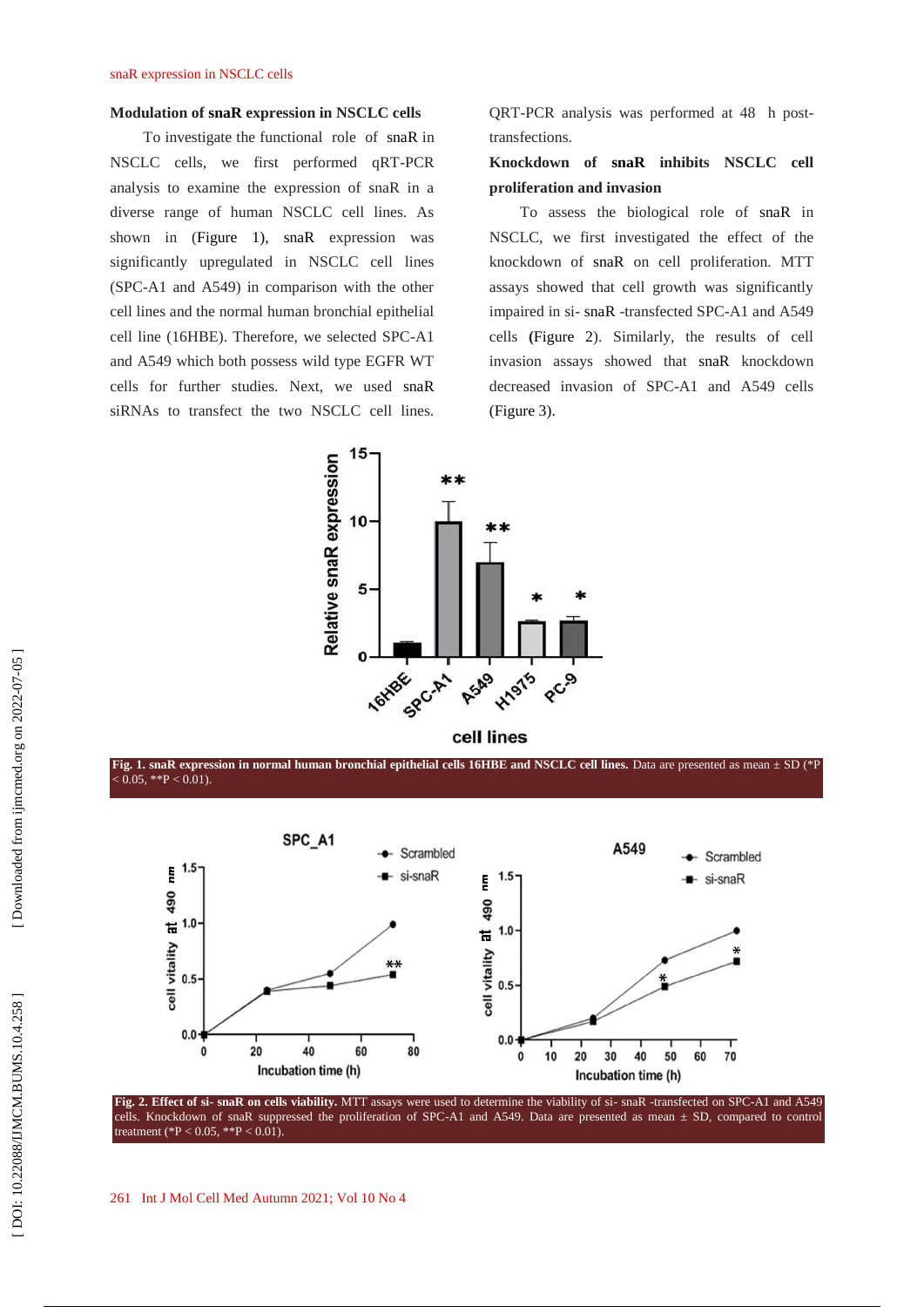





## **Discussion**

A

B

NSCLC is the leading cause of cancer mortality worldwide (12). NSCLC ranks among the most common and lethal malignant diseases. NSCLC accounts for approximately 80 –85% of all lung cancer cases, and includes squamous cell carcinoma, adenocarcinoma, and large cell carcinoma. The poor prognosis of early -stage NSCLC is critically linked to the beginning of tumor metastasis (1). Despite new progress in clinical treatment and diagnosis for NSCLC, the overall survival time of patients has not improved appreciably (13). In addition, the processes inducing and stimulating metastasis are complex

and still not fully understood. Therefore there is an urgent need for novel therapeutic strategies due to their relative insensitivity to radiation and chemotherapy (14). EGFR is a transmembrane glycoprotein consisting of an extracellular EGF binding domain and an intracellular tyrosine kinase domain that plays an important role in cell proliferation through various signaling pathways (4) . EGFR mutations may accumulate during tumor progression, leading to the heterogeneity of EGFR status within a tumor. The presence of multiple EGFR mutations in a single tumor specimen has been reported in several studies (2, 12, 14). LncRNAs have been reported to have a diverse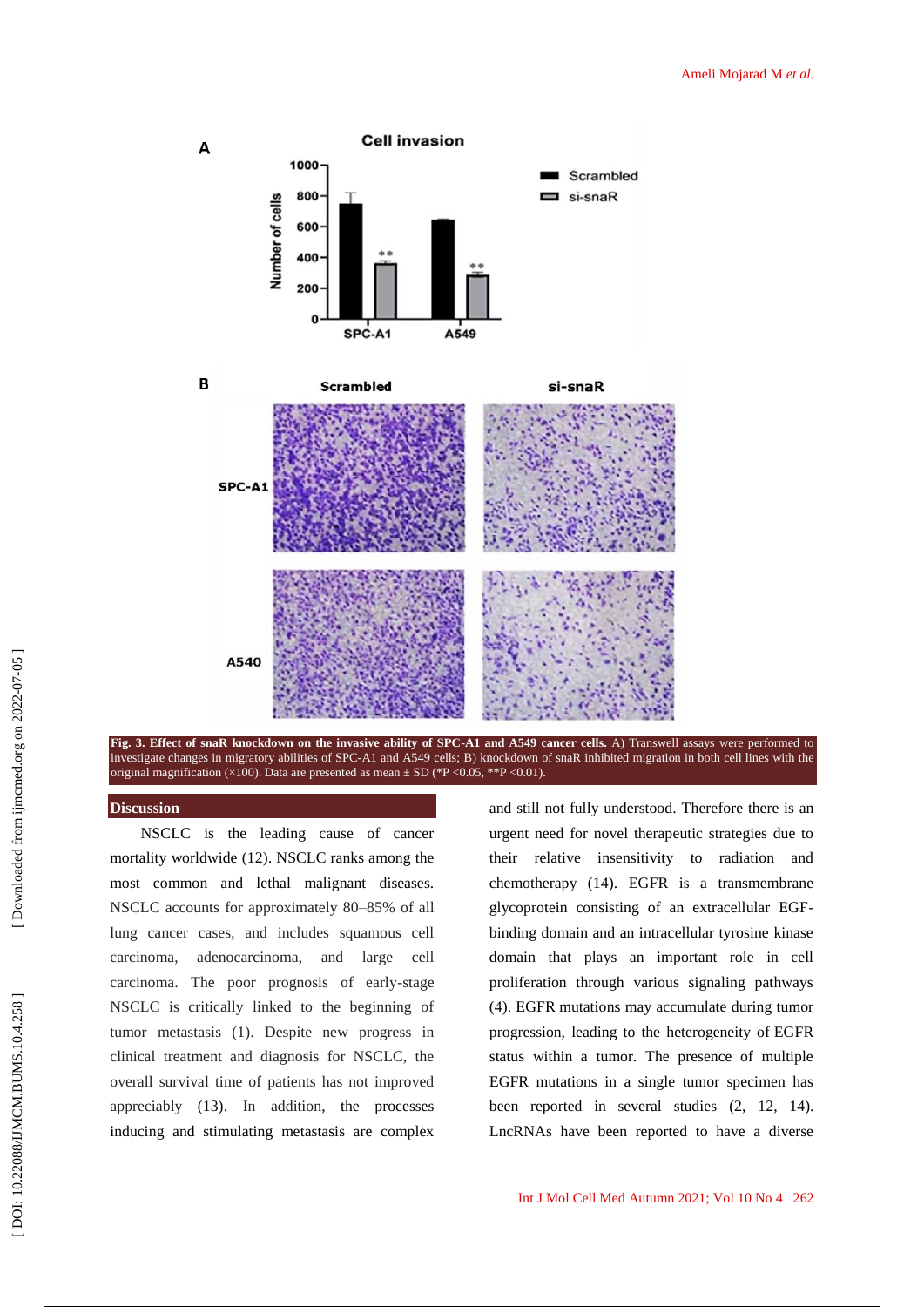#### snaR expression in NSCLC cells

range of biological processes through various mechanisms at the transcriptional, post -transcri ptional, and epigenetic regulatory levels and have been discovered to have a strong association with various malignancies (8,15). snaR is upregulated in several malignancies, and therefore, downre gulation of snaR can regulate tumor proliferation, migration, or invasiveness which is related to tumor progression. Previous studies showed that the proliferation and migration of tumor cells were inhibited by the knockdown of snaR in HER2 positive breast cancer cells (10,14). Different studies have highlighted the potential therapeutic effect of targeting snaR in cancers (15 -18) ,

For example, snaR was found to be upregulated in patients with hepatocellular carcinoma (HCC), promoting the metastasis of HCC through upregulation of TGF-β1 (19). In another study, snaR was found to be downregulated in HPV -negative CSCCs. In addition, down regulation of snaR could mediate distant recurrence of HPV -negative CSCCs through interactions with TGFβ1 (20) .

The higher expression level of lncRNA in tumor cells implicates that these lncRNAs affect tumor initiation directly or indirectly. Therefore, a better understanding of their process and strategies for inhibition of specific oncogenic lncRNA would be one further step into cancer treatment.

Based on our study, snaR was significantly upregulated in various subtypes of lung cancer cell lines, especially EGFR wild -type lung cancer cells, and the fact that the downregulation of snaR can inhibit tumor proliferation and migration was proven. To investigate the functional role of snaR in the EGFR wild -type cell line, we treated the cells with the siRNA which leads to the knockdown of snaR, and confirmed the efficiency of interference by quantitative RT -PCR. The proliferation and migration of tumor cells were inhibited by the knockdown of snaR in NSCC cells (A549, SPC - A1). This means that snaR is acting as a non -coding oncogene in NSCLC tumorigenesis, and its knockdown could be helpful to develop an additional treatment agent. However, the other possible mechanisms by which snaR participate in NSCLC cell functions remain to be fully understood.

#### **Acknowledgment**

The authors wish to thank the Pasteur institute of Tehran for project support and technical help.

### **Conflict of Interest**

Authors declare no conflict of interest.

## **References**

1. Sung H, Ferlay J, Siegel RL, et al. Global Cancer Statistics 2020: GLOBOCAN Estimates of Incidence and Mortality Worldwide for 36 Cancers in 185 Countries. CA Cancer J Clin 2021;71:209 -49.

2. Haeder M, Rotsch M, Bepler G, et al. Epidermal growth factor receptor expression in human lung cancer cell lines. Cancer Res 1988;48:1132 -6.

3. Veale D, Kerr N, Gibson GJ, et al. The relationship of quantitative epidermal growth factor receptor expression in non small cell lung cancer to long term survival. Br J Cancer 1993;68:162 -5.

4. Bethune G, Bethune D, Ridgway N, et al. Epidermal growth factor receptor (EGFR) in lung cancer: an overview and update. J Thorac Dis 2010;2:48 -51.

5. Inamura K, Ninomiya H, Ishikawa Y, et al. Is the epidermal growth factor receptor status in lung cancers reflected in clinicopathologic features? Arch Pathol Lab Med 2010;134:66 - 72.

6. Mojarad MA, Mojarad MA. piRNAs and PIWI proteins as potential biomarkers in colorectal cancer. J Clin Images Med Case Rep 2021;2:1447.

7. Ponting CP, Oliver PL, Reik W. Evolution and functions of long noncoding RNAs. Cell 2009;136:629 -41.

8. Qian Y, Shi L, Luo Z. Long Non -coding RNAs in Cancer: Implications for Diagnosis, Prognosis, and Therapy. Front Med (Lausanne) 2020;7:612393.

9. Parrott AM, Tsai M, Batchu P, et al. The evolution and expression of the snaR family of small non -coding RNAs. Nucleic Acids Res 2011;39:1485 -500.